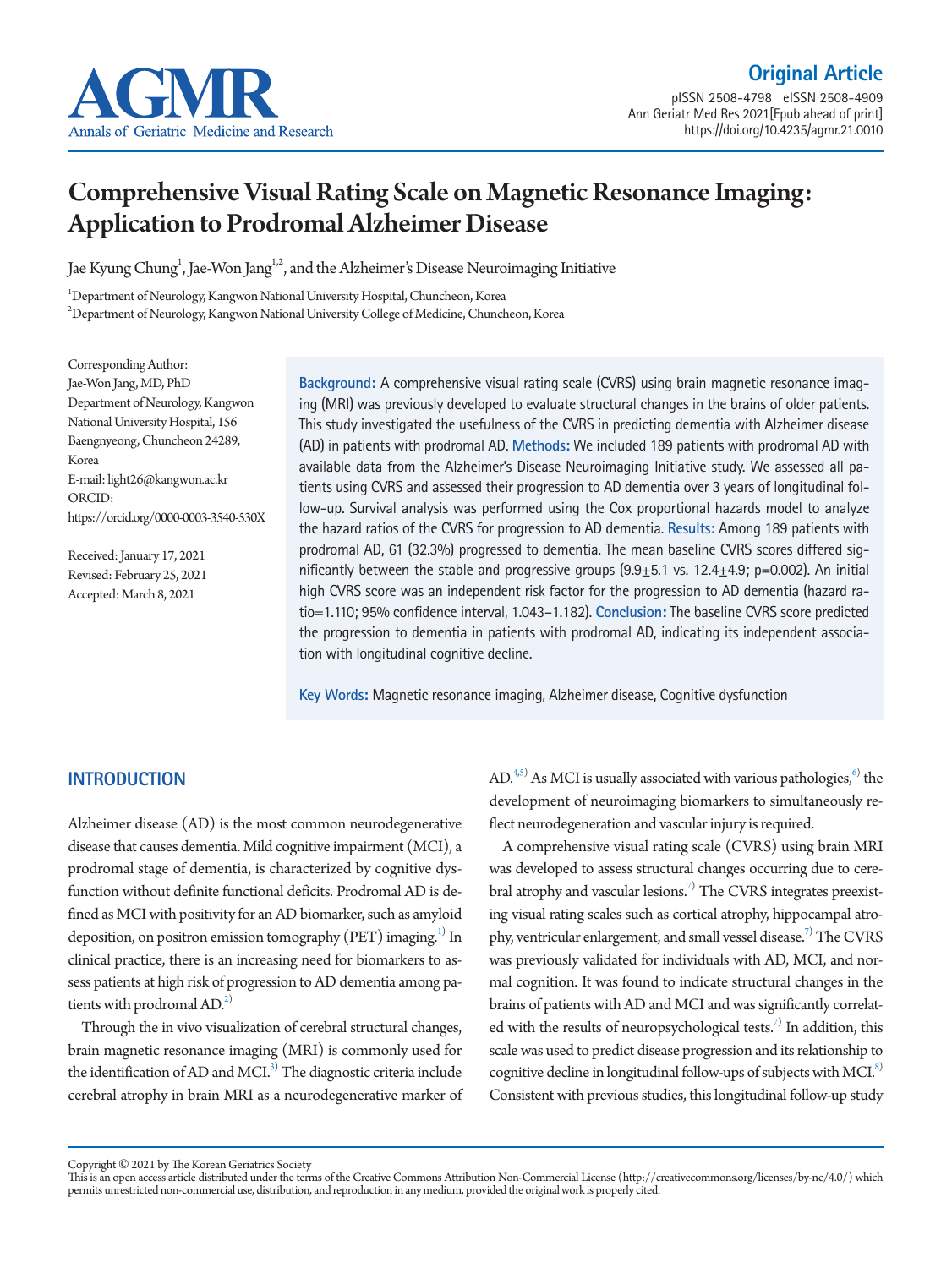evaluated the usefulness of the CVRS in predicting the progression to AD dementia in patients with prodromal AD.

## **MATERIALS AND METHODS**

### **Study population**

We downloaded data for this study from the Alzheimer's Disease Neuroimaging Initiative (ADNI) database [\(http://](http://adni.loni.usc.edu/)adni.loni.usc. edu/). The principal investigator, Michael W. Weiner started the ADNI in 2003 as a public-private partnership. The primary aim of the ADNI is to determine whether the combination of serial biological markers and clinical and neuropsychological tests can be used to measure the progression of AD and MCI. The study procedures were approved by the Institutional Review Board of the Kangwon National University Hospital (No. KNUH-2020-04- 015) and written informed consent was obtained from all participants or their authorized representatives. The detailed protocols regarding informed consent of the ADNI subjects and current information can be found on the ADNI webpage [\(http://adni.loni.](http://adni.loni.usc.edu/) [usc.edu/](http://adni.loni.usc.edu/)).

We downloaded the data included in this study from the ADNI database on June 20, 2020. We included patients with prodromal AD who underwent a baseline MRI scan. The primary outcome was progression to AD dementia during a follow-up period of 36 months. This study finally included 189 patients with prodromal AD from the ADNI cohort.

MCI was diagnosed based on the presence of objective memory impairment without meeting the criteria for dementia. All subjects had a Mini-Mental State Examination (MMSE) score of  $\geq$  24, a CDR memory score of  $\geq$  0.5, a global Clinical Dementia Rating (CDR) score of 0.5, and a score for the delayed recall from Story A of the Wechsler Memory Scale-Revised of ≤ 2 (0–7 years of education),  $\leq 4$  (8–15 years of education) or  $\leq 8$  ( $\geq 16$  years of education).<sup>9)</sup> The diagnosis of dementia at follow-up was based on the presence of memory complaints, a global CDR score of  $\geq 0.5$ , and significant impairments in objective cognition and ADL.

## **MRI**

All subjects underwent imaging studies using a 3-T MRI scanner (GE, Philips, or Siemens). Various ADNI sites collect data using a standardized MRI protocol to evaluate and compare three-dimensional T1-weighted sequences [\(http://](http://adni.loni.usc.edu/methods/documents/mri-protocols/)adni.loni.usc.edu/methods/documents/mri-protocols/). MRI data were acquired and processed according to a standard protocol.<sup>[10](#page-5-3))</sup> We downloaded preprocessed T1-weighted magnetization-prepared rapid gradient-echo (MP-RAGE) MR images, T2 star-weighted images, and fluid-attenuated inversion recovery images from the database.

## **CVRS**

The CVRS includes the hippocampal atrophy, cortical atrophy, subcortical atrophy (ventricular enlargement), and small vessel disease scales, which summarize degenerative or vascular injury of the pathologic brain  $(Table 1).^{11-16}$  $(Table 1).^{11-16}$  $(Table 1).^{11-16}$  $(Table 1).^{11-16}$  A previous study described the details of each scale.<sup>7)</sup> The CVRS integrates validated scales to quantify the effects of various brain deficits, thus producing a scale score ranging from 0 to 30, with higher scores indicating more deficits.

Neurologists (Jae Kyung Chung) who were blinded to the clinical and demographic information performed the visual rating using a template.

### **Pathologic changes in AD**

The presence of amyloid by positron emission tomography (PET) was used to confirm the pathologic changes in AD. The mean standard uptake value ratio (SUVR) of 18F-AV-45 PET was determined for each subject. An SUVR threshold of  $\geq 1.10$  was used to define amyloid positive (Aβ+) status according to the ADNI study using the composite volume of interest (VOI) SUVR with the highest accuracy for discriminating between patients with AD and cognitively normal subjects. $17$ 

#### **Neuropsychological tests**

Neuropsychological tests such as the MMSE, CDR-sum of boxes (CDR-SOB), and Alzheimer's Disease Assessment Scale-cognitive

#### <span id="page-1-0"></span>**Table 1.** Composition of the comprehensive visual rating scale

|                      | Adopted or modified scales                                                                  | Scale range       |
|----------------------|---------------------------------------------------------------------------------------------|-------------------|
| Hippocampal atrophy  | Scheltens' scale for coronal image <sup>11)</sup>                                           | 0-8 (bilaterally) |
|                      | Kim and Jung's scale for the Axial image <sup>12)</sup>                                     |                   |
| Cortical atrophy     | Victoroff's scale for frontal and temporal lobe <sup>13)</sup>                              | $0 - 9$           |
|                      | Koedam's scale for parietal lobe <sup>14)</sup>                                             |                   |
| Subcortical atrophy  | Donovan's scale for the anterior and posterior horn of the lateral ventricle <sup>15)</sup> | $0 - 6$           |
| Small vessel disease | Modified Fazekas and Scheltens' scale for white matter hyperintensity <sup>16)</sup>        | $0 - 3$           |
|                      | Lacunes and microbleeds: the total number was graded                                        | $0 - 4$           |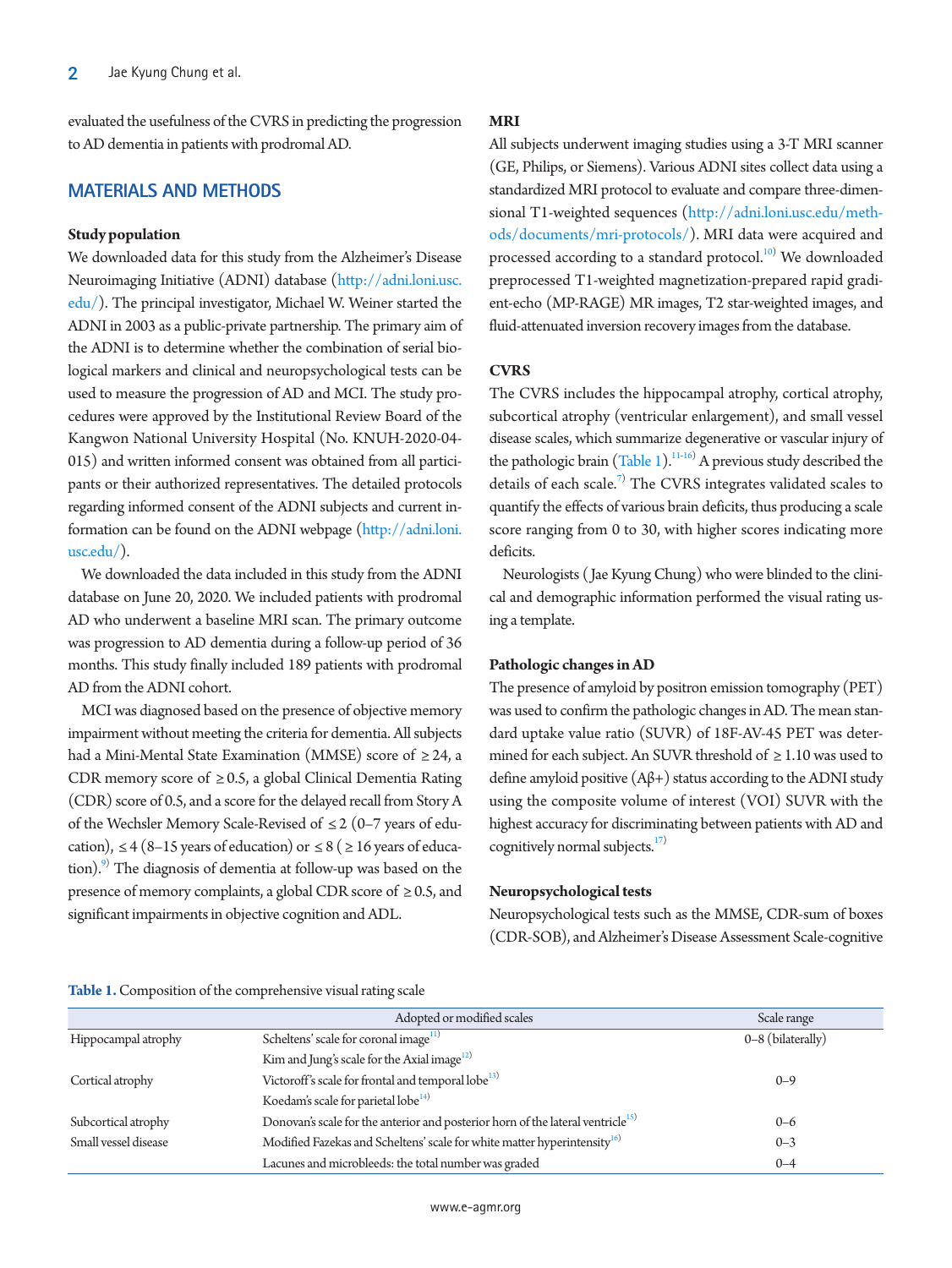subscale  $(ADAS\text{-}cog)^{18)}$  $(ADAS\text{-}cog)^{18)}$  $(ADAS\text{-}cog)^{18)}$  were performed at baseline and annual follow-ups over 3 years.

#### **Statistical analysis**

We used independent t-test and chi-square test for continuous and categorical variables, respectively, to analyze group differences. We evaluated the hazard ratios (HRs) of baseline demographics, neuropsychological tests, and CVRS using univariate Cox regression analysis using follow-up time by yearly intervals as the time variable and progression to AD dementia as the status variable. To determine whether the CVRS was significantly associated with progression to AD dementia, we used Kaplan-Meier plots based on "high" and "low" CVRS according to the maximally selected rank statistics.<sup>19)</sup> We applied multivariate Cox analysis to confirm the independent determinants of AD dementia progression with relevant covariates. The retention threshold was p < 0.2 in univariate Cox regression and also included clinically important variables. The MMSE and ADAS-cog scores were highly correlated and were divided into Models 1 and 2.

Statistical significance was defined as p < 0.05. Statistical analyses were performed using R version 4.0.2 (The R Foundation for Statistical Computing, 64-bit platform). Cox regression analysis was performed using the survival package, $^{20)}$  $^{20)}$  $^{20)}$  while the optimal cutoff points of continuous variables in the "survival" analysis were determined using the "maxstat" package.<sup>19)</sup> Graphics were created using the "ggplot2" package. $^{21)}$  $^{21)}$  $^{21)}$ 

#### **RESULTS**

This study included 189 patients with prodromal AD. Their mean

age was 72.6 years and 86 (45.5%) were female. A total of 122 patients (64.5%) had at least one *APOE* ε4 allele. We observed that 61 patients (32.3%) progressed to dementia, while 128 patients did not, during a follow-up period of 36 months. The baseline characteristics based on the progression to dementia, categorized as stable or progressive prodromal AD, are presented in [Table 2.](#page-2-0) Patients with prodromal AD that progressed to dementia had poorer cognitive performance and CVRS scores at baseline.

Subjects with higher CVRS scores ( > 16 points) had a significantly higher HR for progression to AD dementia in the univariate Cox regression analysis (HR = 1.089; 95% confidence interval [CI], 1.034–1.146) [\(Fig. 1](#page-5-6), [Table 3\)](#page-3-0). The rate of progression to AD dementia was significantly higher in *APOE* ε4 carriers. Poor baseline cognitive tests, as indicated by MMSE, CDR-SOB, and ADAS-cog subscale 11 (ADAS-cog 11) scores, were significantly associated with progression to AD dementia.

Multivariate Cox analysis included clinical (age, sex, level of education) and statistically relevant variables (*APOE* ε4 allele, MMSE, ADAS-cog 11, CDR-SOB, and CVRS) [\(Table 3](#page-3-0)). Owing to the high correlation between the ADAS-cog and MMSE scores, we analyzed them as Models 1 and 2, respectively. The adjusted covariates did not change the significance of the HRs of CVRS (HR = 1.110; 95% CI, 1.043–1.182 for Model 1 and HR = 1.084; 95% CI, 1.014–1.159 for Model 2). However, we did not observe significant relationships between baseline MMSE, *APOE* ε4, and AD dementia progression after adjusting for other covariates. We examined the receiver operating characteristic curve and area under the curve (AUC) to determine the utility of the CVRS for the prediction of prodromal AD compared to each subscale [\(Table 4\)](#page-3-1). The AUC of the CVRS was higher than that of the other subscales.

|                            | Stable group $(n = 128)$ | Progressive group $(n=61)$ | Total $(n=189)$ | p-value     |
|----------------------------|--------------------------|----------------------------|-----------------|-------------|
| Age $(y)$                  | $72.6 \pm 6.5$           | $72.5 \pm 7.0$             | $72.6 \pm 6.7$  | 0.933       |
| Sex, female                | 57(44.5)                 | 29(47.5)                   | 86(45.5)        | 0.816       |
| Education $(y)$            | $16.3 \pm 2.8$           | $16.5 \pm 2.6$             | $16.3 \pm 2.7$  | 0.650       |
| $APOE \epsilon 4$ carriers | 77(60.2)                 | 45(73.7)                   | 122(64.5)       | 0.179       |
| CDR-SOB                    | $1.3 \pm 0.8$            | $2.2 \pm 1.0$              | $1.6 \pm 1.0$   | ${}< 0.001$ |
| ADAS-cog 11                | $8.6 \pm 3.6$            | $13.1 \pm 4.8$             | $10.1 \pm 4.5$  | < 0.001     |
| <b>MMSE</b>                | $28.0 \pm 1.7$           | $27.4 \pm 1.9$             | $27.8 \pm 1.8$  | 0.028       |
| CVRS (total)               | $9.9 \pm 5.1$            | $12.4 \pm 4.9$             | $10.7 \pm 5.1$  | 0.002       |
| Hippocampal atrophy        | $2.9 \pm 2.0$            | $3.9 \pm 1.8$              | $3.2 \pm 2.0$   | 0.001       |
| Cortical atrophy           | $3.6 \pm 2.2$            | $4.7 \pm 2.2$              | $3.9 \pm 2.2$   | 0.002       |
| Subcortical atrophy        | $2.1 \pm 1.4$            | $2.7 \pm 1.4$              | $2.3 \pm 1.4$   | 0.019       |
| Small vessel disease       | $1.3 \pm 1.0$            | $1.2 \pm 1.1$              | $1.2 \pm 1.0$   | 0.471       |

<span id="page-2-0"></span>**Table 2.** Baseline characteristics of patients with prodromal Alzheimer disease

Values are presented as mean±standard deviation or number (%).

CDR-SOB, Clinical Dementia Rating sum of boxes; ADAS-cog, Alzheimer's Disease Assessment Scale cognitive subscale; MMSE, Mini-Mental State Examination; CVRS, Comprehensive Visual Rating Scale.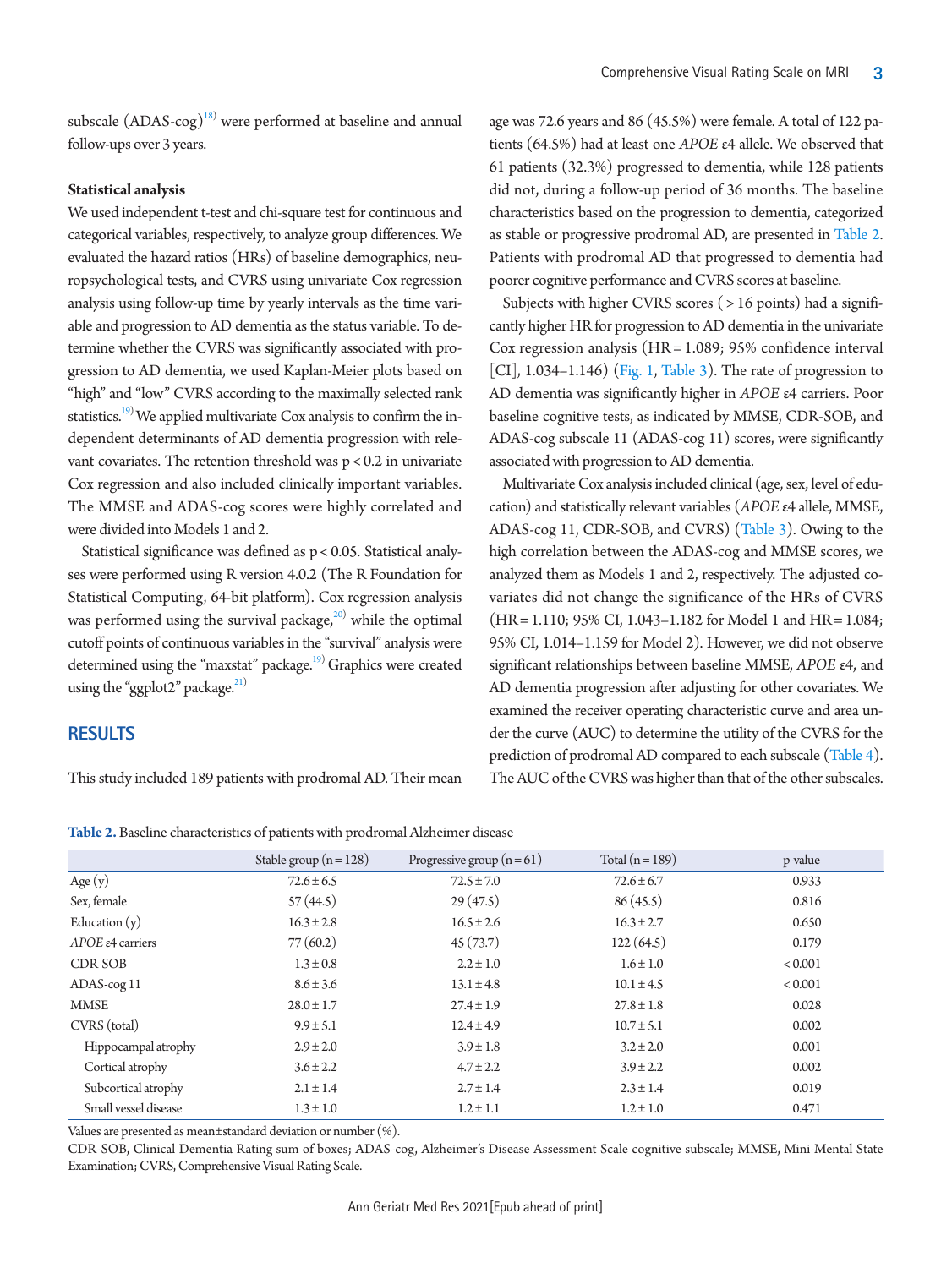

**Fig. 1.** Cox proportional hazards model for progression to Alzheimer disease (AD) dementia in patients with prodromal AD according to comprehensive visual rating scale (CVRS) score: low, ≤16 points; high, >16 points.

<span id="page-3-0"></span>**Table 3.** Univariate and multivariate Cox regression analysis

|                           | Univariate analysis    |          | Multivariate analysis  |          |                        |          |
|---------------------------|------------------------|----------|------------------------|----------|------------------------|----------|
|                           |                        |          | Model 1                |          | Model 2                |          |
|                           | $HR(95\% \text{ Cl})$  | p-value  | $HR(95\% \text{ Cl})$  | p-value  | $HR(95\% \text{ Cl})$  | p-value  |
| Age                       | $1.001(0.963 - 1.041)$ | 0.951    | $0.977(0.929 - 1.028)$ | 0.371    | $0.953(0.905 - 1.003)$ | 0.065    |
| Male                      | $0.909(0.550 - 1.503)$ | 0.711    | $0.678(0.378 - 1.217)$ | 0.193    | $0.709(0.391 - 1.285)$ | 0.256    |
| Education                 | $1.035(0.943 - 1.136)$ | 0.473    | $1.109(0.999 - 1.232)$ | 0.051    | $1.083(0.977 - 1.201)$ | 0.129    |
| $APOE \epsilon 4$ carrier | $1.425(1.001 - 2.029)$ | 0.049    | $1.310(0.866 - 1.984)$ | 0.202    | $1.310(0.875 - 1.961)$ | 0.189    |
| <b>MMSE</b>               | $0.848(0.741 - 0.971)$ | 0.017    | $0.866(0.741 - 1.012)$ | 0.071    | NI                     | NI       |
| ADAS-cog 11               | $1.221(1.159-1.285)$   | < 0.0001 | NI                     | NI       | $1.177(1.110-1.247)$   | < 0.0001 |
| CDR-SOB                   | $2.163(1.715 - 2.727)$ | < 0.0001 | $2.166(1.684 - 2.786)$ | < 0.0001 | $1.847(1.420 - 2.401)$ | < 0.0001 |
| <b>CVRS</b>               | $1.089(1.034 - 1.146)$ | 0.0012   | $1.110(1.043 - 1.182)$ | 0.001    | $1.084(1.014 - 1.159)$ | 0.0186   |

CDR-SOB, Clinical Dementia Rating sum of boxes; MMSE, Mini-Mental State Examination; CVRS, Comprehensive Visual Rating Scale; NI, not included. Model 1: adjusted for age, sex, education, *APOE* ε4 carrier, MMSE, CDR-SOB, and CVRS.

Model 2: adjusted for age, sex, education, *APOE* ε4 carrier, ADAS-cog 11, CDR-SOB, and CVRS.

<span id="page-3-1"></span>**Table 4.** AUC comparisons of subscales between progressive and stable MCI

|                      | Sensitivity $(\%)$ | Specificity $(\%)$ | $PPV(\% )$ | $NPV$ $(\%)$ | <b>AUC</b> | 95% CI          |
|----------------------|--------------------|--------------------|------------|--------------|------------|-----------------|
|                      |                    |                    |            |              |            |                 |
| <b>CVRS</b>          | 63.9               | 59.4               | 42.9       | 77.6         | 0.642      | $0.558 - 0.726$ |
| Hippocampal atrophy  | 78.7               | 48.4               | 42.1       | 82.7         | 0.636      | $0.568 - 0.703$ |
| Cortical atrophy     | 57.4               | 64.1               | 43.2       | 75.9         | 0.635      | $0.551 - 0.719$ |
| Subcortical atrophy  | 63.9               | 56.2               | 41.1       | 76.6         | 0.610      | $0.526 - 0.694$ |
| Small vessel disease | 73.8               | 35.2               | 35.2       | 73.8         | 0.548      | $0.464 - 0.632$ |

AUC, area under the curve; MCI, mild cognitive impairment; PPV, positive predictive value; NPV, negative predictive value; CI, confidence interval; CVRS, Comprehensive Visual Rating Scale.

## **DISCUSSION**

We assessed the effects of baseline cerebral structural abnormalities evaluated by CVRS on the progression to AD dementia among older patients with prodromal AD. The important finding of the study was that patients with prodromal AD with higher baseline CVRS were more likely to progress to AD dementia during the 3-year follow-up. The early identification of prodromal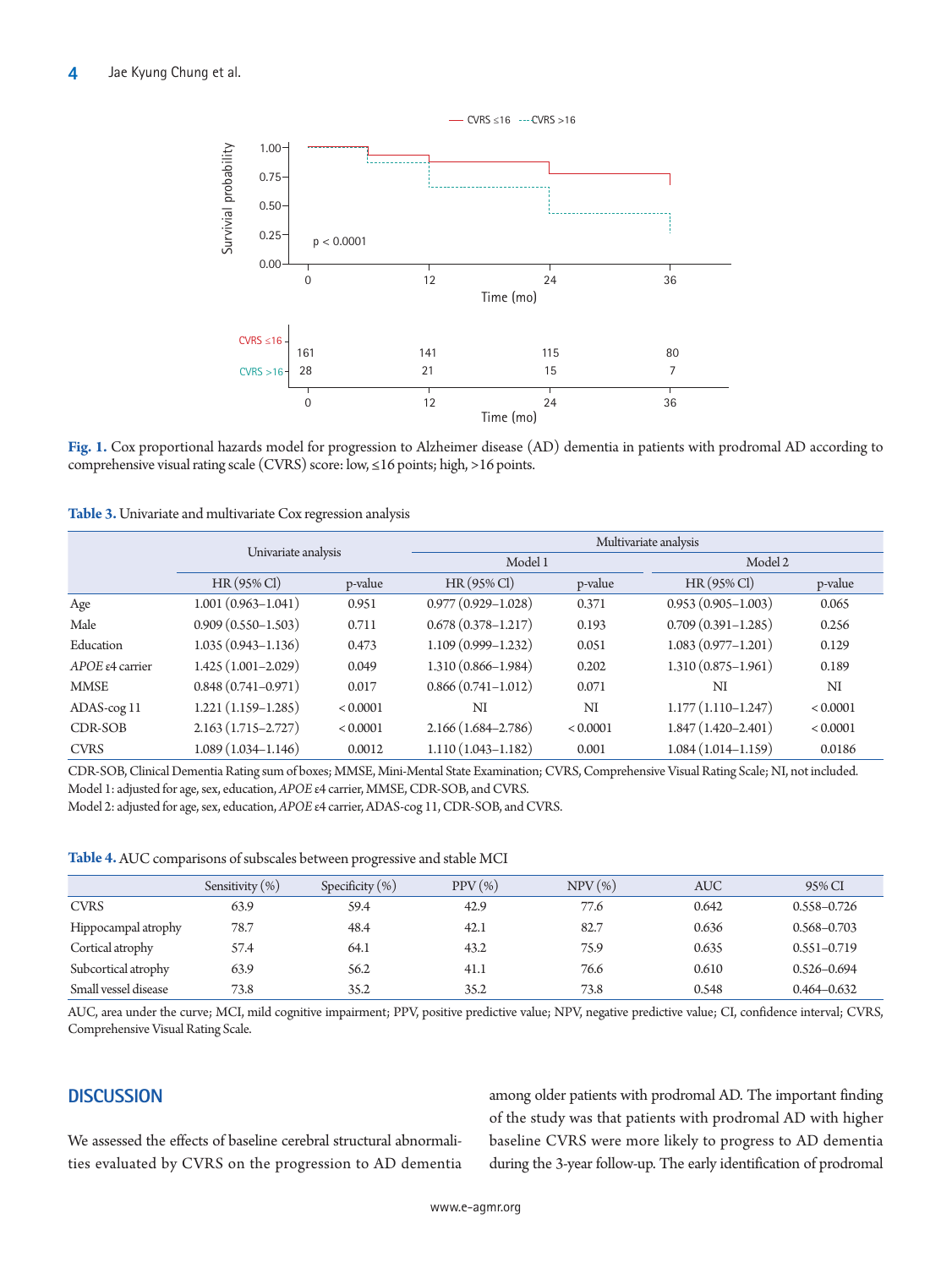AD with a high risk of progression to dementia may allow preventive intervention.<sup>22)</sup> CVRS scores for prodromal AD could help identify patients who are most likely to be referred for intensive preventive care to slow further cognitive decline.<sup>23)</sup>

The CVRS is composed of cerebral atrophy (23 points) and small vessel disease (7 points) scales, totaling 30 points. Therefore, the CVRS mainly reflects cerebral atrophy in brain MRI, which is a biomarker of neuronal injury or neurodegeneration. Approximately one-quarter of the CVRS comprises scores for small vessel disease, including white matter hyperintensities, lacunar infarcts, and microbleeds. Mixed pathologies, including neurodegenerative and cerebrovascular diseases, have been shown to important for AD dementia in clinical-pathological studies.<sup>24)</sup> MCI has also been observed in approximately 60% of individuals in combination with vascular pathologies.

Visual scales are more feasible in outpatient clinics because they can be applied without using specific software.<sup>7[,25\)](#page-5-18)</sup> Therefore, visual rating scales such as the CVRS are useful for evaluating subjects in primary clinics, whereas automated analyses are more appropriate for specific research for group analyses in longitudinal stud $ies<sup>25</sup>$ 

Some visual rating scales such as Scheltens' hippocampal atrophy scale11) have been widely used for AD diagnosis and predic- $\frac{1}{26}$  while other scales have little impact without subsequent replication. $^{27)}$  The CVRS suggests a unified integration of various validated scales related to neuronal and small vascular injury, while others have only assessed a single scale for specific diseases.<sup>27)</sup> Our findings were consistent with those of previous studies on the vali-dation and correlation of the CVRS with cognitive measures.<sup>[7](#page-4-7))</sup>

Our study was limited by the inclusion of prodromal AD subjects as defined by amyloid positivity at baseline from the ADNI cohort, which may have resulted in selection bias. Amyloid PET is increasingly used in clinical practice to focus on study populations comprising prodromal AD rather than heterogeneous MCI subjects. Additionally, the CVRS includes visual rating scales that require experienced clinicians. To address this issue, we provided rater template images for use as a reference for the closest MRI images of the subjects.

In conclusion, the results of this study showed that baseline CVRS scores in patients with prodromal AD were independently associated with progression to AD dementia across a 3-year follow-up period. This finding suggests that the CVRS can be used to predict progression in patients with prodromal AD.

## **ACKNOWLEDGEMENTS**

Data used in this study were downloaded from the Alzheimer's

Disease Neuroimaging Initiative (ADNI) database (adni.loni.usc. edu). The investigators within the ADNI contributed to its design and implementation and/or provided data but did not take part in the analysis or writing of this report. A complete listing of ADNI investigators can be found at [http://adni.loni.usc.edu/wp-con](http://adni.loni.usc.edu/wp-content/uploads/how_to_apply/ADNI_Acknowledgement_List.pdf)[tent/uploads/how\\_to\\_apply/ADNI\\_Acknowledgement\\_List.](http://adni.loni.usc.edu/wp-content/uploads/how_to_apply/ADNI_Acknowledgement_List.pdf) [pdf.](http://adni.loni.usc.edu/wp-content/uploads/how_to_apply/ADNI_Acknowledgement_List.pdf)

#### **CONFLICT OF INTEREST**

The researchers claim no conflicts of interest.

#### **FUNDING**

This study was supported by a research fund from the Korean Geriatric Society, 2018.

#### **AUTHOR CONTRIBUTION**

Conceptualization, JWJ; Data curation, JWJ; Funding acquisition, JWJ; Investigation, JKC, JWJ; Methodology, JKC, JWJ; Project administration, JWJ; Supervision, JKJ, JWJ; Writing-original draft, JKC, JWJ; Writing-review & editing, JKC, JWJ.

#### **REFERENCES**

- <span id="page-4-0"></span>1. [Dubois B, Feldman HH, Jacova C, Hampel H, Molinuevo JL,](https://doi.org/10.1016/s1474-4422(14)70090-0)  [Blennow K, et al. Advancing research diagnostic criteria for Alz](https://doi.org/10.1016/s1474-4422(14)70090-0)[heimer's disease: the IWG-2 criteria. Lancet Neurol 2014;13:](https://doi.org/10.1016/s1474-4422(14)70090-0) [614-29.](https://doi.org/10.1016/s1474-4422(14)70090-0)
- <span id="page-4-1"></span>2. [van Maurik IS, Zwan MD, Tijms BM, Bouwman FH, Teunissen](https://doi.org/10.1001/jamaneurol.2017.2712)  [CE, Scheltens P, et al. Interpreting biomarker results in individu](https://doi.org/10.1001/jamaneurol.2017.2712)[al patients with mild cognitive impairment in the Alzheimer's](https://doi.org/10.1001/jamaneurol.2017.2712)  [Biomarkers in Daily Practice \(ABIDE\) project. JAMA](https://doi.org/10.1001/jamaneurol.2017.2712) Neurol 2017;74:1481-91.
- <span id="page-4-2"></span>3[. Chandra A, Dervenoulas G; Politis M; Alzheimer's Disease](https://doi.org/10.1007/s00415-018-9016-3)  [Neuroimaging Initiative. Magnetic resonance imaging in Alzhei](https://doi.org/10.1007/s00415-018-9016-3)[mer's disease and mild cognitive impairment. J Neurol 2019;](https://doi.org/10.1007/s00415-018-9016-3) [266:1293-1302](https://doi.org/10.1007/s00415-018-9016-3).
- <span id="page-4-5"></span><span id="page-4-3"></span>4[. McKhann GM, Knopman DS, Chertkow H, Hyman BT, Jack](https://doi.org/10.1016/j.jalz.2011.03.005)  [CR Jr, Kawas CH, et al. The diagnosis of dementia due to Alz](https://doi.org/10.1016/j.jalz.2011.03.005)[heimer's disease: recommendations from the National Institute](https://doi.org/10.1016/j.jalz.2011.03.005)  [on Aging-Alzheimer's Association workgroups o](https://doi.org/10.1016/j.jalz.2011.03.005)n diagnostic guidelines for Alzheimer's disease. Alzheimers Dement 2011; 7:263-9.
- <span id="page-4-7"></span><span id="page-4-6"></span><span id="page-4-4"></span>5. Albert MS, DeKosky ST, Dickson [D, Dubois B, Feldman HH,](https://doi.org/10.1016/j.jalz.2011.03.008)  [Fox NC, et al. The diagnosis of mild cognitive impairment due](https://doi.org/10.1016/j.jalz.2011.03.008)  [to Alzheimer's disease: recommendations from the National In](https://doi.org/10.1016/j.jalz.2011.03.008)[stitute on Aging-Alzheimer's Association workgroups](https://doi.org/10.1016/j.jalz.2011.03.008) on diagnostic guidelines for Alzheimer's disease. Alzheimers Dement